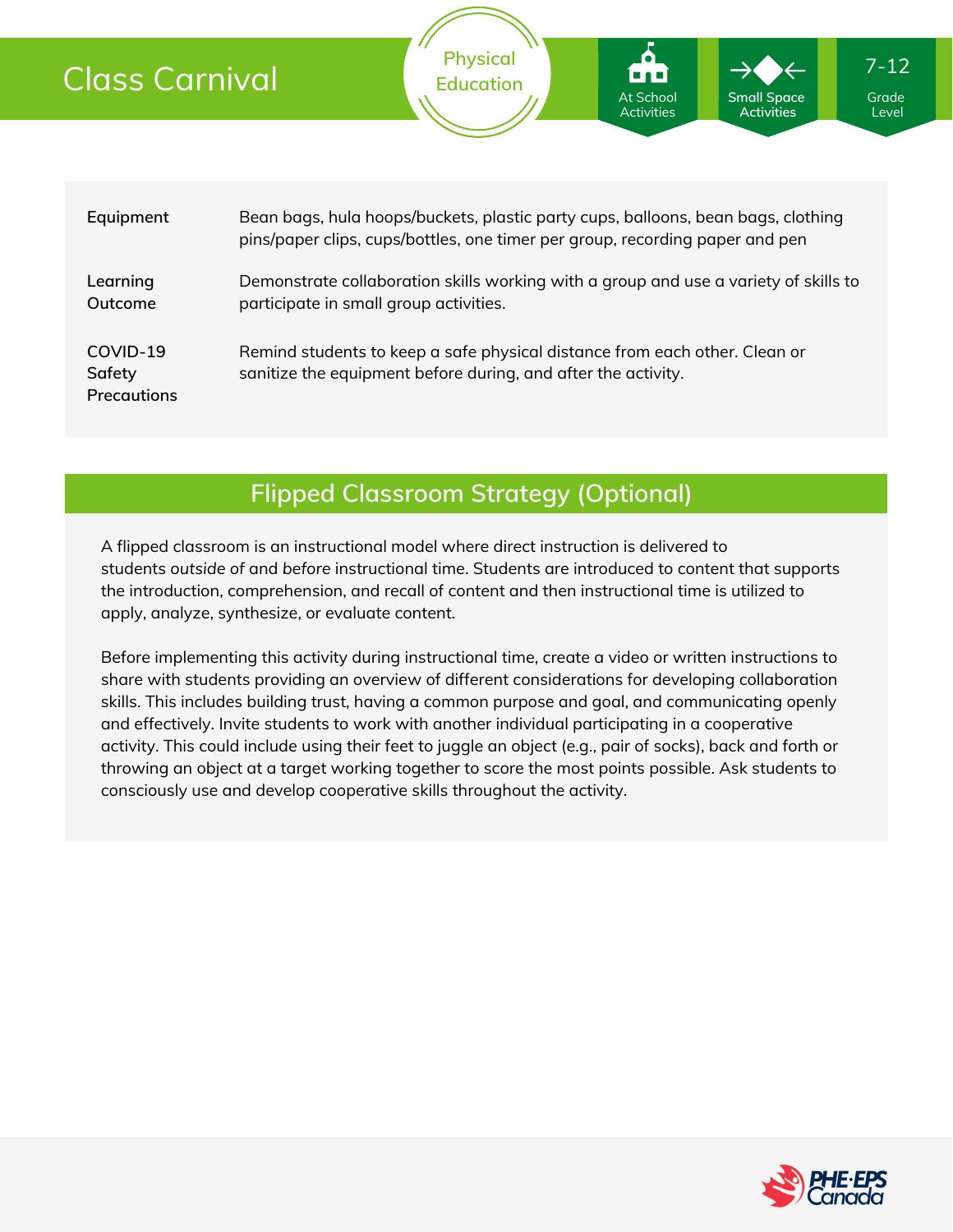### **Activity Description**

**Physical Education**

If utilizing a flipped classroom approach, remind students to apply the cooperative skills they used or developed before the activity. If not utilizing a flipped classroom approach, provide students with an overview of different considerations for developing collaboration skills. This includes building trust, having a common purpose and goal, and communicating openly and effectively. Explain to students that they will consciously utilize and develop cooperative skills throughout the activity.

Welcome to the Class Carnival! Divide the class into four groups. Depending on the group, choose how to implement the activity from the two options below:

Option 1: Challenge groups to create their own carnival station for the class and have each group rotate through each station.

Option 2: Set up pre-determined stations as suggested below and have each group rotate through each station.

#### **Station 1: Bean Bag Toss**

Use buckets, hula hoops, or pieces of paper taped to the wall or ground to act as targets and assign a point value to each. Students stand behind a predetermined lined and take turns tossing 3 bean bags to try to hit the targets. Groups time themselves for 5 minutes and tally the total group points at the end of the 5 minutes and write it on their recording paper.

#### **Station 2: Cup Stack Tower**

Using plastic cups, each student has one minute to construct a tower. Then as a group, challenge the students to work together to create the tallest tower possible in one minute. Once the minute is up, the teacher will measure and record the height of the tower. At the end of the activity, award 20 points to the group with the highest tower, and then 15, 10, and 5 points respectively for the other groups.

#### **Station 3: Balloon Bump**

Each group member begins with a bean bag balanced on their head and a balloon in their hands. Groups time themselves for 2 minutes and each group member works to keep from the balloon from touching the ground and the bean bag balanced on their head. Students each keep track of how many times they can strike the balloon successfully without the bean bag falling off their head or the balloon touching the ground. After the end of the 2 minutes, group members can take a break and then time themselves for another round. After the end of the two rounds, group members tally their most successful amount of strikes to the balloon and write it on their recording paper.

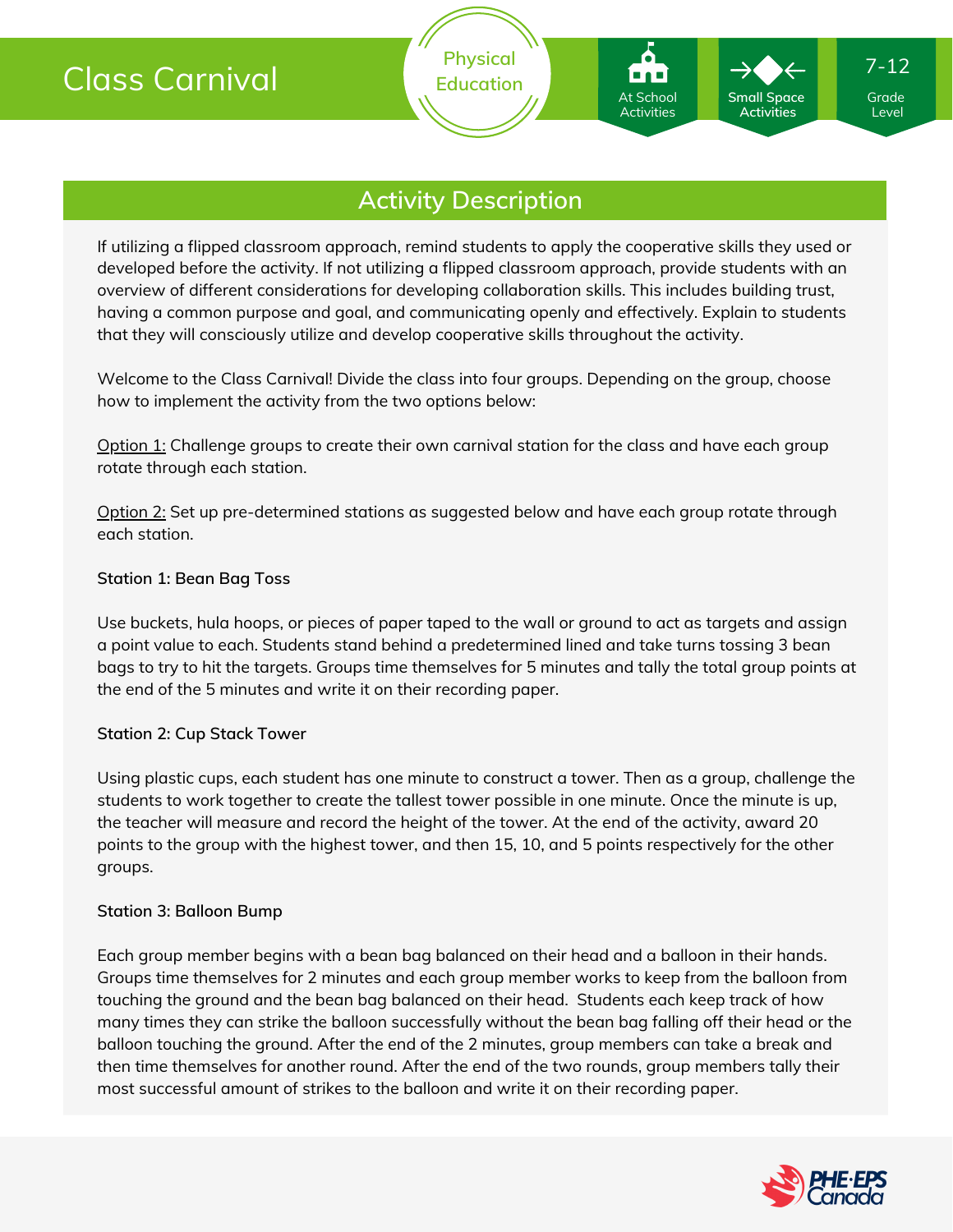## Class Carnival

### **Activity Description**

#### **Station 4: Pin Drop**

Provide each student with their clothing pins, paper clips, or small items that can be held between their knees. Place a cup or bottle at a predetermined distance away from each student in the group. Students start behind a predetermined line and walk to the cup/bottle with the object held in place between their knees. If they drop the object, students must go back to the start line and start again. Once they get to their cup/bottle, they will attempt to drop the object into the cup/bottle. Each successful object they drop into the cup/bottle is a point for their team. Groups time themselves for 5 minutes and tally the total group points at the end of the 5 minutes and write it on their recording paper. Before a group leaves a station, ask them to sanitize the equipment before the next group rotates to the station.

## **Physical Education Competencies**



#### **MOVE**

**Develop psychomotor skills, tactics, and strategies that facilitate a variety of physical activities across diverse environments.**

### **THINK**  $\overline{\mathbf{Q}}$

**Develop cognitive skills and strategies for a variety of movement contexts that facilitate critical thinking, decision making, and problem solving.**

# **FEEL**

**Develop affective skills and strategies that facilitate healthy and safe relationships with themselves, with others, and with their environment.**

## **ACT**

**Practice behaviour skills and strategies that facilitate movement competence and confidence.**



### **Reflection Questions**

At School Activities

**Small Space Activities**

Reflection is important to support learning during physical education. Consider asking students the reflection questions below and discuss the answers together.

- *Which station was the most difficult for you? Why?*
- *What strategies did your group use to work together cooperatively?*



Grade Level

7-12